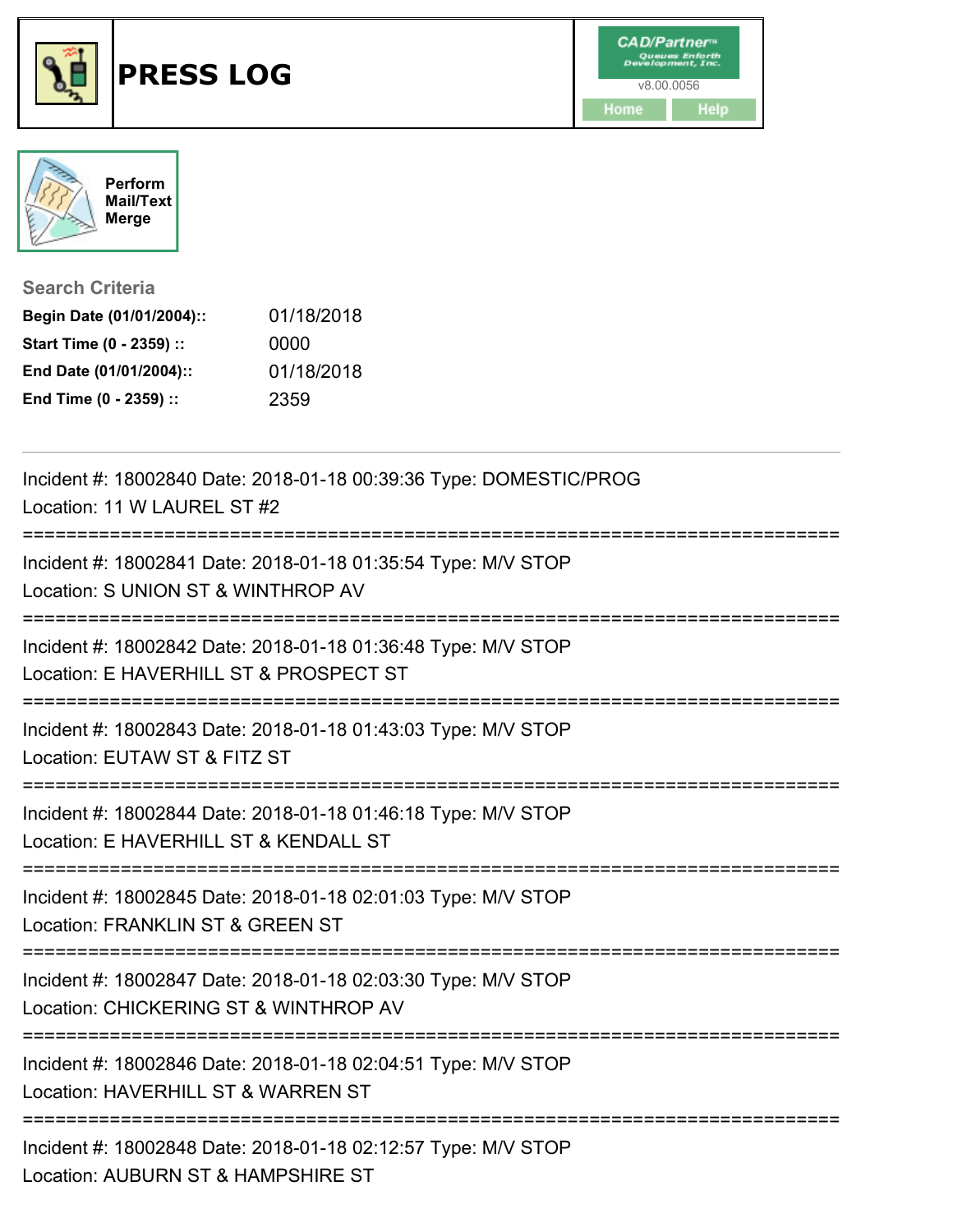| Incident #: 18002849 Date: 2018-01-18 02:16:17 Type: M/V STOP<br>Location: E HAVERHILL ST & PROSPECT ST                                          |
|--------------------------------------------------------------------------------------------------------------------------------------------------|
| Incident #: 18002850 Date: 2018-01-18 02:29:13 Type: M/V STOP<br>Location: 50 BROADWAY                                                           |
| Incident #: 18002851 Date: 2018-01-18 02:48:34 Type: ALARMS<br>Location: COMMONWEALTH VW / 1 COMMONWEALTH DR                                     |
| Incident #: 18002852 Date: 2018-01-18 02:50:38 Type: M/V STOP<br>Location: BROADWAY & LOWELL ST                                                  |
| Incident #: 18002853 Date: 2018-01-18 02:58:54 Type: BUILDING CHK<br>Location: 703 HAVERHILL ST                                                  |
| Incident #: 18002854 Date: 2018-01-18 03:00:21 Type: BUILDING CHK<br>Location: 678 HAVERHILL ST                                                  |
| Incident #: 18002855 Date: 2018-01-18 03:02:20 Type: ALARM/BURG<br>Location: ST. PATRICK SCHOOL / 101 PARKER ST                                  |
| Incident #: 18002856 Date: 2018-01-18 03:07:54 Type: M/V STOP<br><b>Location: DOYLE ST</b>                                                       |
| Incident #: 18002858 Date: 2018-01-18 03:11:24 Type: NOISE ORD<br>Location: 5 HAVERHILL ST                                                       |
| Incident #: 18002857 Date: 2018-01-18 03:12:06 Type: NEIGHBOR PROB<br>Location: 10 SPRINGFIELD ST FL 2                                           |
| Incident #: 18002859 Date: 2018-01-18 03:30:36 Type: M/V STOP<br><b>Location: LOWELL ST</b>                                                      |
| ============================<br>Incident #: 18002860 Date: 2018-01-18 05:16:14 Type: ALARM/BURG<br>Location: CENTRAL AUTO MUSIC / 273 S UNION ST |
| Incident #: 18002861 Date: 2018-01-18 06:07:23 Type: MEDIC SUPPORT<br>Location: 117 BERKELEY ST FL 2                                             |
| Incident #: 18002862 Date: 2018-01-18 07:19:48 Type: AUTO ACC/NO PI<br>Location: KELLEYS FURNITURE / 468 CANAL ST                                |

===========================================================================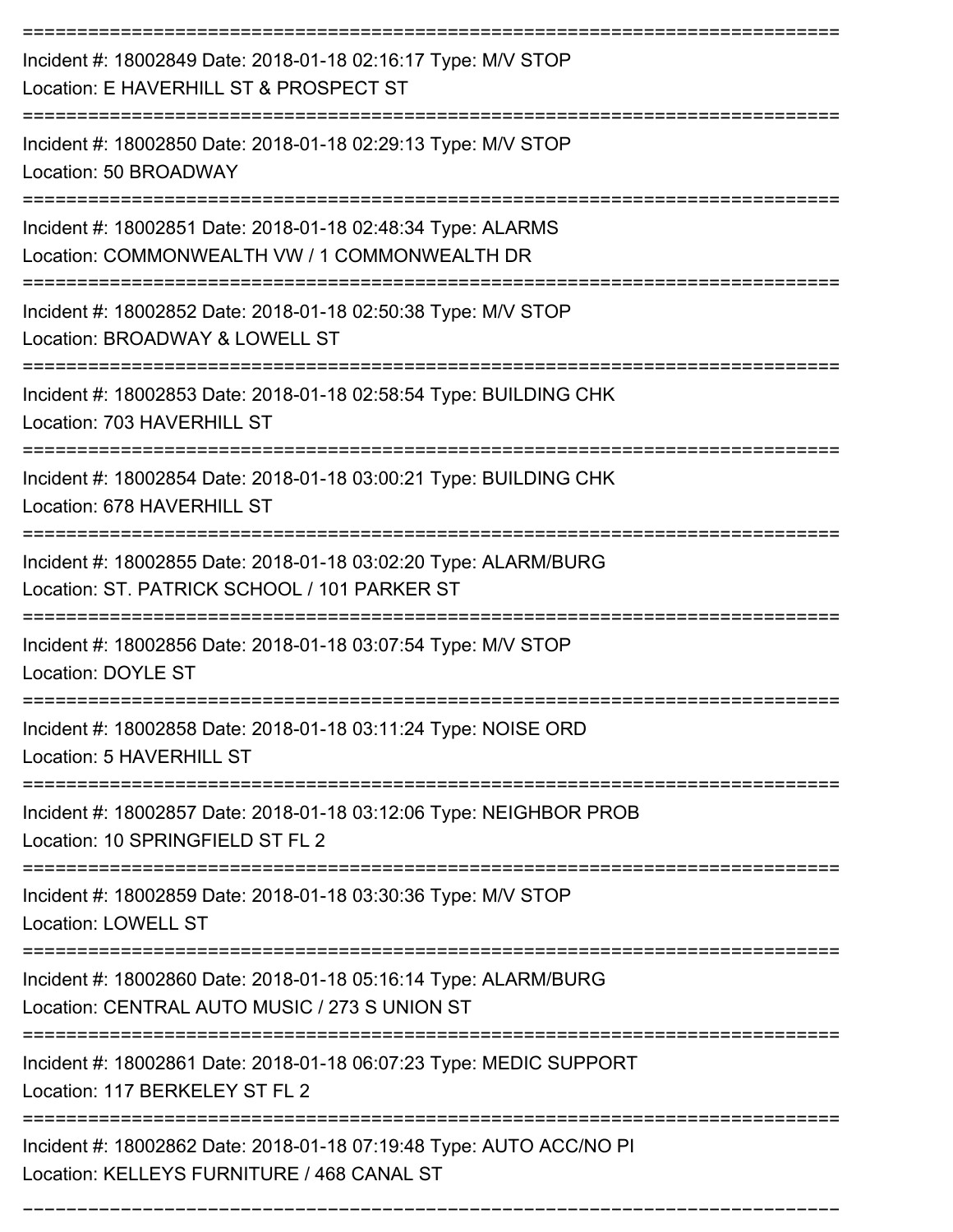| Incident #: 18002863 Date: 2018-01-18 07:40:50 Type: M/V STOP<br>Location: BROADWAY & GREEN ST                                                   |
|--------------------------------------------------------------------------------------------------------------------------------------------------|
| --------------------<br>Incident #: 18002864 Date: 2018-01-18 07:45:05 Type: AUTO ACC/NO PI<br>Location: COADY'S TOWING SERVICE / 139 MARSTON ST |
| Incident #: 18002865 Date: 2018-01-18 07:52:56 Type: MV/BLOCKING<br>Location: COMMUNITY DAYCARE / 190 HAMPSHIRE ST                               |
| Incident #: 18002866 Date: 2018-01-18 08:02:07 Type: M/V STOP<br>Location: ANDOVER ST & S BROADWAY                                               |
| Incident #: 18002867 Date: 2018-01-18 08:04:58 Type: M/V STOP<br>Location: MERRIMACK ST & S BROADWAY                                             |
| Incident #: 18002868 Date: 2018-01-18 08:10:19 Type: ALARMS<br>Location: LAWRENCE BOYS + GIRLS CLUB / 136 WATER ST                               |
| Incident #: 18002869 Date: 2018-01-18 08:37:54 Type: CK WELL BEING<br>Location: ARLINGTON PARK / 355 PARK ST                                     |
| Incident #: 18002870 Date: 2018-01-18 09:07:17 Type: WARRANT SERVE<br>Location: 4 AVON ST                                                        |
| Incident #: 18002871 Date: 2018-01-18 09:09:20 Type: WARRANT SERVE<br>Location: 225 BAILEY ST #1 FL 1                                            |
| Incident #: 18002872 Date: 2018-01-18 09:14:46 Type: AUTO ACC/NO PI<br>Location: AMES ST & HAVERHILL ST                                          |
| Incident #: 18002873 Date: 2018-01-18 09:31:49 Type: AUTO ACC/NO PI<br>Location: AVON ST & JACKSON ST                                            |
| Incident #: 18002874 Date: 2018-01-18 09:38:46 Type: AUTO ACC/NO PI<br>Location: 115 ALDER ST                                                    |
| Incident #: 18002875 Date: 2018-01-18 09:44:41 Type: M/V STOP<br>Location: MERRIMACK ST & S UNION ST                                             |
| Incident #: 18002876 Date: 2018-01-18 09:46:55 Type: M/V STOP<br>Location: MERRIMACK ST & S BROADWAY                                             |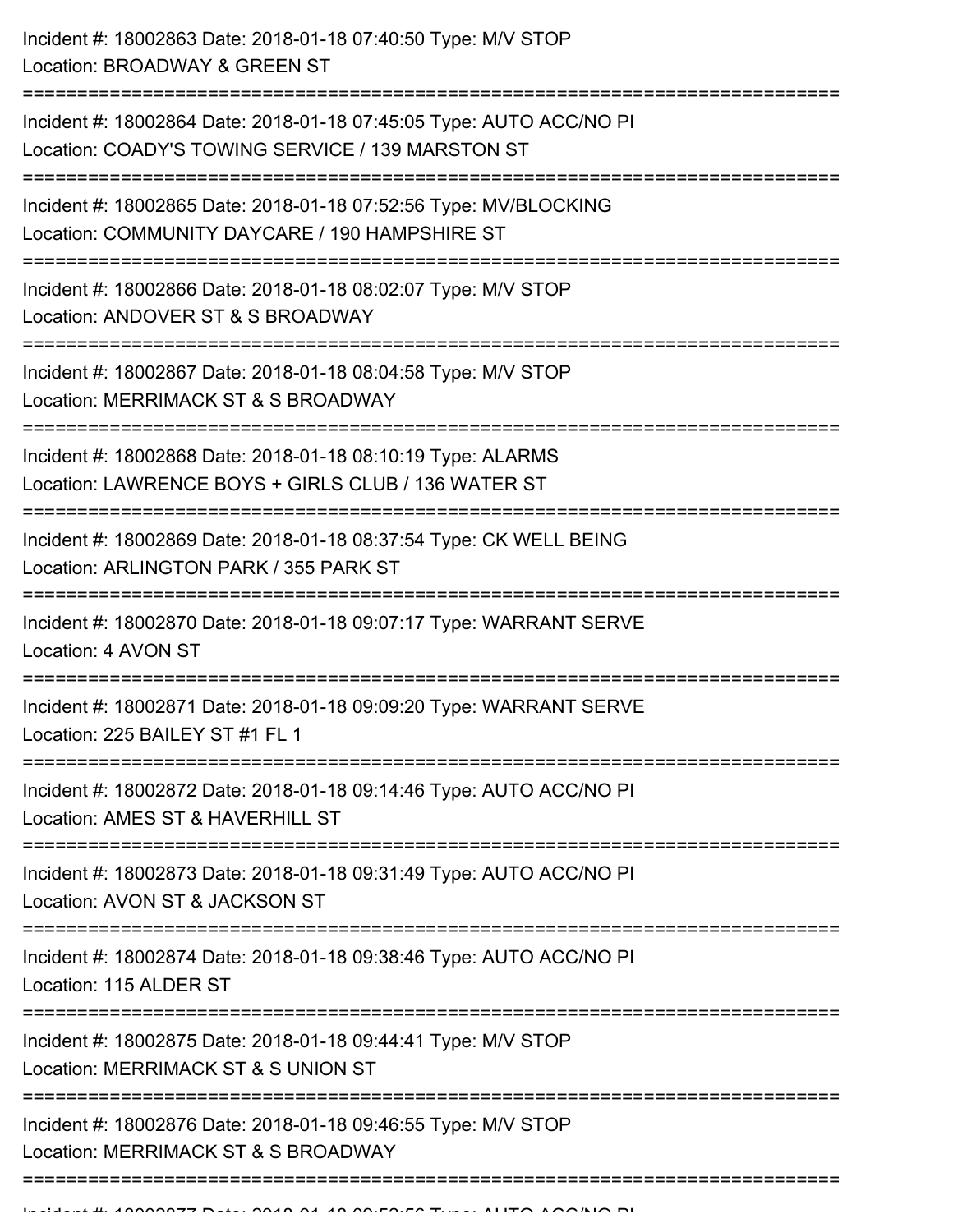| Location: 512 LOWELL ST                                                                                                                                           |
|-------------------------------------------------------------------------------------------------------------------------------------------------------------------|
| Incident #: 18002878 Date: 2018-01-18 09:53:38 Type: SPECIAL CHECK<br>Location: FRONT ST                                                                          |
| Incident #: 18002879 Date: 2018-01-18 09:59:56 Type: M/V STOP<br>Location: 63 FOSTER ST                                                                           |
| Incident #: 18002880 Date: 2018-01-18 10:05:05 Type: KEEP PEACE<br>Location: 252 PROSPECT ST FL 2                                                                 |
| Incident #: 18002881 Date: 2018-01-18 10:06:22 Type: M/V STOP<br>Location: ABBOTT ST & OSGOOD ST                                                                  |
| Incident #: 18002882 Date: 2018-01-18 10:12:01 Type: SEX OFFENDER<br>Location: 50 SHAWMUT ST                                                                      |
| Incident #: 18002883 Date: 2018-01-18 10:12:51 Type: INVESTIGATION<br>Location: 90 WINTHROP AV                                                                    |
| Incident #: 18002884 Date: 2018-01-18 10:13:24 Type: HIT & RUN M/V<br>Location: 25 MARSTON ST                                                                     |
| Incident #: 18002885 Date: 2018-01-18 10:18:22 Type: LARCENY/MV/PAST<br>Location: 574 ESSEX ST                                                                    |
| ===================================<br>===================<br>Incident #: 18002886 Date: 2018-01-18 10:19:45 Type: M/V STOP<br>Location: KINGSTON ST & S BROADWAY |
| Incident #: 18002887 Date: 2018-01-18 10:26:19 Type: AUTO ACC/NO PI<br>Location: 93 AMES ST                                                                       |
| Incident #: 18002888 Date: 2018-01-18 10:33:20 Type: M/V STOP<br>Location: OSGOOD ST & SALEM ST                                                                   |
| Incident #: 18002889 Date: 2018-01-18 10:40:49 Type: THREATS<br>Location: LEAHY SCHOOL / 100 ERVING AV                                                            |
| Incident #: 18002890 Date: 2018-01-18 10:46:52 Type: M/V STOP<br>Location: LENOX ST & S BROADWAY                                                                  |
| Incident #: 18002891 Date: 2018-01-18 10:48:06 Type: M/V STOP                                                                                                     |

Location: AMES ST & LOWELL ST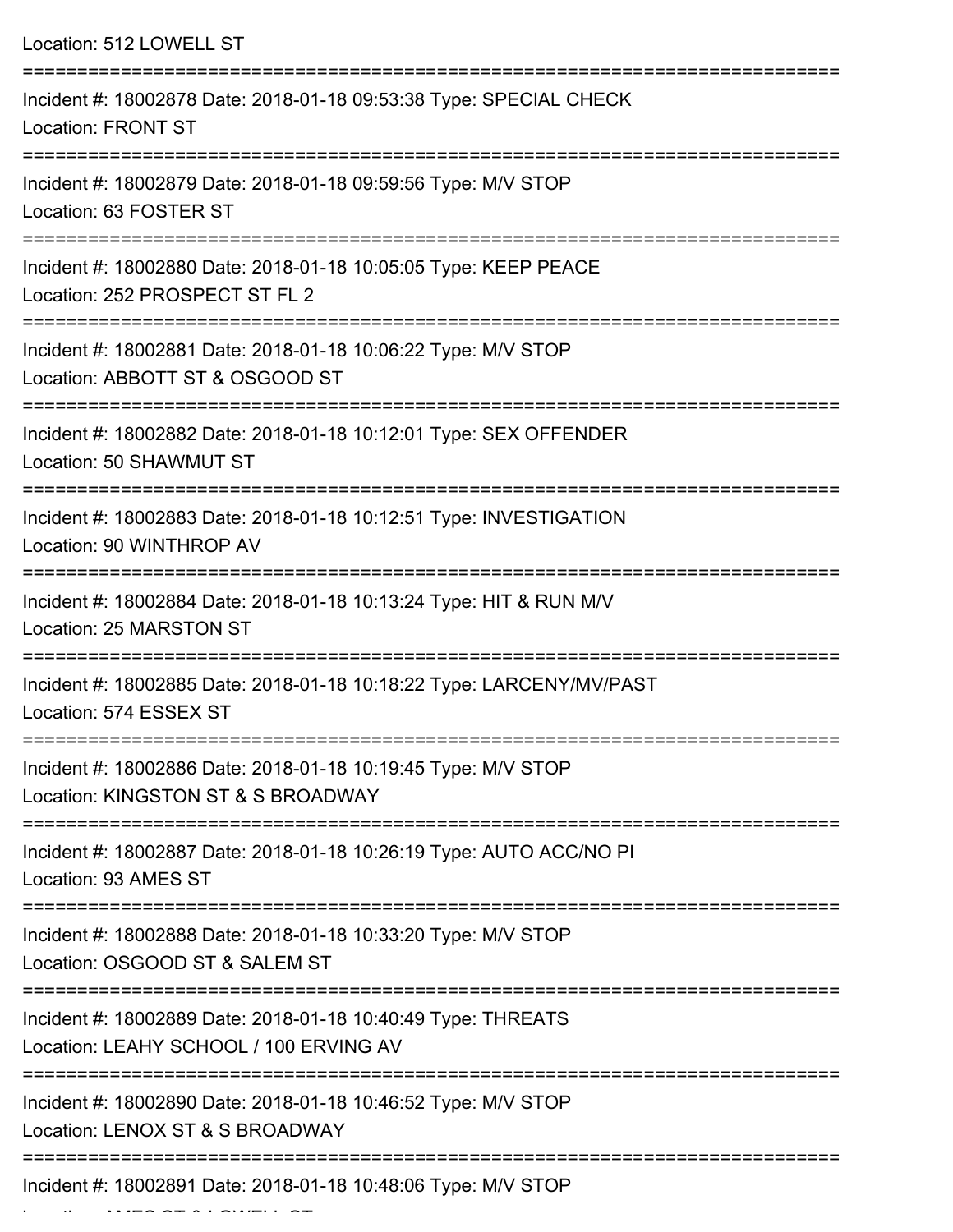| Incident #: 18002892 Date: 2018-01-18 10:49:55 Type: M/V STOP<br>Location: 90 LOWELL ST                         |
|-----------------------------------------------------------------------------------------------------------------|
| Incident #: 18002893 Date: 2018-01-18 10:52:13 Type: M/V STOP<br>Location: MARSTON ST & PROSPECT ST             |
| Incident #: 18002894 Date: 2018-01-18 10:54:17 Type: WARRANT SERVE<br>Location: 294 JACKSON ST                  |
| Incident #: 18002895 Date: 2018-01-18 11:06:41 Type: M/V STOP<br>Location: HAMPSHIRE ST & LOWELL ST             |
| Incident #: 18002896 Date: 2018-01-18 11:11:02 Type: M/V STOP<br>Location: SBROADWAY & DRACUT                   |
| Incident #: 18002897 Date: 2018-01-18 11:16:03 Type: M/V STOP<br>Location: 144 COMMON ST                        |
| Incident #: 18002898 Date: 2018-01-18 11:23:11 Type: M/V STOP<br>Location: HEAVENLY DONUTS / 262 ESSEX ST       |
| Incident #: 18002899 Date: 2018-01-18 11:32:20 Type: M/V STOP<br>Location: DAISY ST & HOLLY ST                  |
| Incident #: 18002900 Date: 2018-01-18 11:34:17 Type: MISSING PERS<br>Location: 188 HOWARD ST                    |
| Incident #: 18002901 Date: 2018-01-18 11:42:14 Type: M/V STOP<br>Location: 291 ESSEX ST                         |
| Incident #: 18002902 Date: 2018-01-18 11:57:39 Type: M/V STOP<br>Location: BRADFORD ST & BROADWAY               |
| Incident #: 18002903 Date: 2018-01-18 12:06:25 Type: TOW OF M/V<br>Location: THE LOFT APARTMENTS / 550 BROADWAY |
| Incident #: 18002904 Date: 2018-01-18 12:16:02 Type: VIO CITY ORD<br>Location: EAST ST & MARKET ST              |
| Incident #: 18002905 Date: 2018-01-18 12:41:16 Type: MAL DAMAGE                                                 |

Location: 413 HAMPSHIRE ST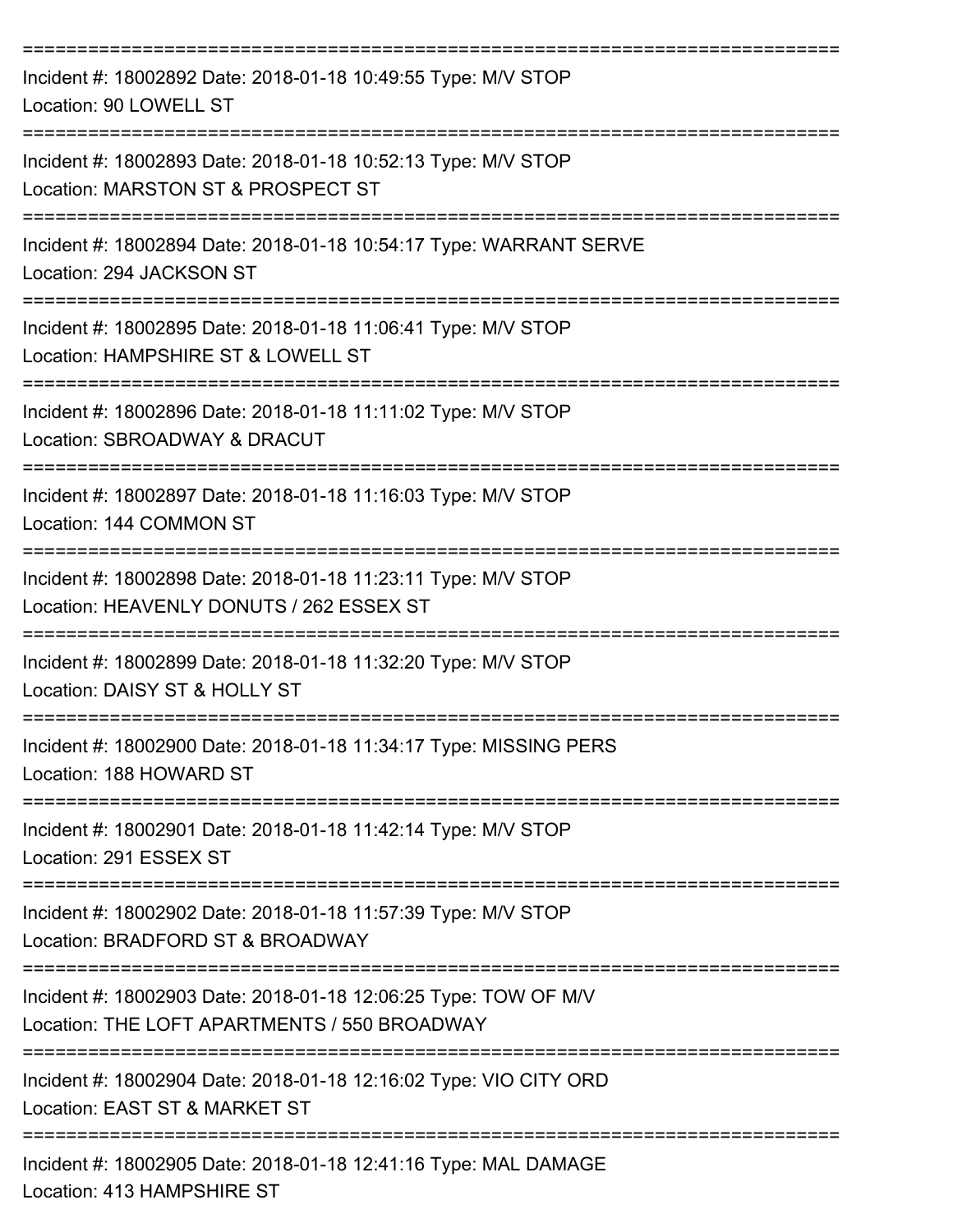| Incident #: 18002906 Date: 2018-01-18 12:46:21 Type: HIT & RUN M/V<br>Location: 249 BROADWAY                                 |
|------------------------------------------------------------------------------------------------------------------------------|
| Incident #: 18002907 Date: 2018-01-18 13:09:35 Type: M/V STOP<br>Location: S UNION ST & WINTHROP AV                          |
| Incident #: 18002908 Date: 2018-01-18 13:12:21 Type: 209A/VIOLATION<br>Location: 2 APPLETON ST                               |
| Incident #: 18002909 Date: 2018-01-18 13:15:46 Type: M/V STOP<br>Location: ANDOVER ST                                        |
| Incident #: 18002910 Date: 2018-01-18 13:23:37 Type: MEDIC SUPPORT<br>Location: 37 WILLOW ST                                 |
| Incident #: 18002911 Date: 2018-01-18 13:28:28 Type: AUTO ACC/NO PI<br>Location: 50 WINTHROP AV                              |
| Incident #: 18002912 Date: 2018-01-18 13:30:52 Type: HIT & RUN M/V<br>Location: 381 HAMPSHIRE ST<br>:===================     |
| Incident #: 18002913 Date: 2018-01-18 13:35:08 Type: WARRANT SERVE<br>Location: 198 ESSEX ST                                 |
| Incident #: 18002914 Date: 2018-01-18 13:43:50 Type: MEDIC SUPPORT<br>Location: 887 ESSEX ST #1 FL 1                         |
| Incident #: 18002915 Date: 2018-01-18 14:00:56 Type: SPECIAL CHECK<br>Location: M-B DISTRIBUTOR, INCORPORATED / 1 GROCERY WY |
| Incident #: 18002916 Date: 2018-01-18 14:06:47 Type: SPECIAL CHECK<br><b>Location: FRONT ST</b>                              |
| Incident #: 18002917 Date: 2018-01-18 14:08:53 Type: M/V STOP<br>Location: BOWDOIN ST & S BROADWAY                           |
| Incident #: 18002918 Date: 2018-01-18 14:12:58 Type: WARRANT SERVE<br>Location: 2 MUSEUM SQ #1113                            |
| Incident #: 18002919 Date: 2018-01-18 14:14:05 Type: M/V STOP<br>Location: GRAFTON ST & WINTHROP AV                          |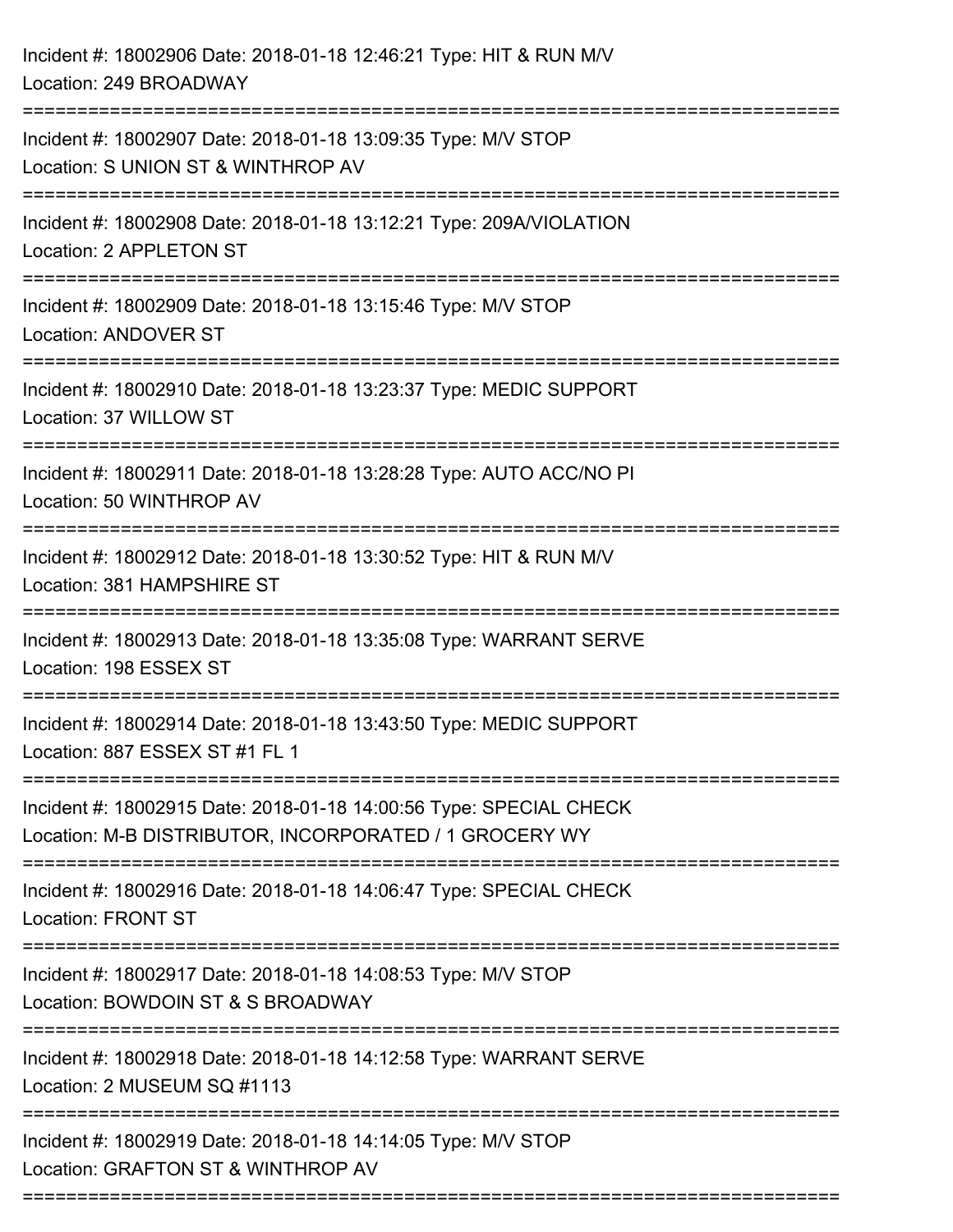| Incident #: 18002920 Date: 2018-01-18 14:22:01 Type: AUTO ACC/NO PI<br>Location: AMESBURY ST & LOWELL ST                       |
|--------------------------------------------------------------------------------------------------------------------------------|
| Incident #: 18002921 Date: 2018-01-18 14:33:50 Type: 209A/SERVE<br>Location: 72 MILTON ST                                      |
| Incident #: 18002922 Date: 2018-01-18 14:40:15 Type: SPECIAL CHECK<br><b>Location: FRONT ST</b>                                |
| Incident #: 18002923 Date: 2018-01-18 14:51:21 Type: SHOTS FIRED<br>Location: BREEN SCHOOL / 114 OSGOOD ST                     |
| Incident #: 18002924 Date: 2018-01-18 15:08:29 Type: M/V STOP<br>Location: EXETER ST & PHILLIPS ST                             |
| Incident #: 18002925 Date: 2018-01-18 15:20:17 Type: SPECIAL CHECK<br><b>Location: FRONT ST</b>                                |
| Incident #: 18002926 Date: 2018-01-18 15:23:20 Type: M/V STOP<br>Location: MERRIMACK ST & S UNION ST<br>====================== |
| Incident #: 18002927 Date: 2018-01-18 15:25:51 Type: M/V STOP<br>Location: RESOVOIR                                            |
| Incident #: 18002928 Date: 2018-01-18 15:26:47 Type: HIT & RUN M/V<br>Location: 150 PARK ST                                    |
| Incident #: 18002929 Date: 2018-01-18 15:27:57 Type: MISSING PERS<br>Location: 279 HOWARD ST                                   |
| Incident #: 18002930 Date: 2018-01-18 15:33:50 Type: SUS PERS/MV<br>Location: 29 FRONT ST                                      |
| Incident #: 18002931 Date: 2018-01-18 15:41:20 Type: AUTO ACC/NO PI<br>Location: BROADWAY & COMMON ST                          |
| Incident #: 18002932 Date: 2018-01-18 15:51:29 Type: DISTURBANCE<br>Location: 410 PARK ST                                      |
| Incident #: 18002933 Date: 2018-01-18 16:10:48 Type: 209A/SERVE<br>Location: 90 COOLIDGE ST                                    |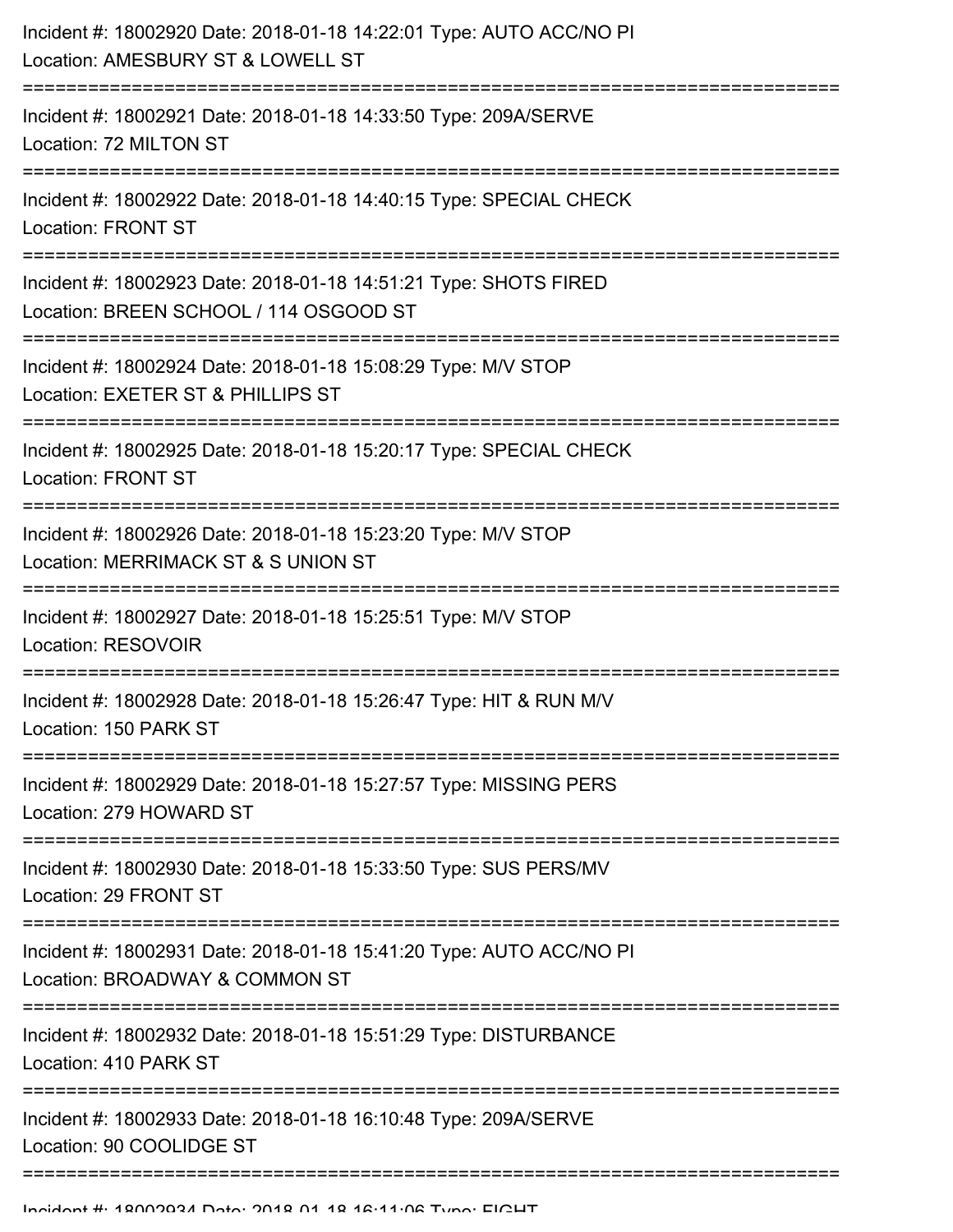| Location: BROTHERS PIZZA / 145 LAWRENCE ST                                                                        |
|-------------------------------------------------------------------------------------------------------------------|
| Incident #: 18002935 Date: 2018-01-18 16:23:10 Type: AUTO ACC/NO PI<br>Location: ESSEX ST & MARGIN ST             |
| Incident #: 18002936 Date: 2018-01-18 16:24:29 Type: SUS PERS/MV<br>Location: 509 HAVERHILL ST                    |
| Incident #: 18002937 Date: 2018-01-18 16:35:45 Type: M/V STOP<br>Location: BROADWAY & LOWELL ST                   |
| Incident #: 18002938 Date: 2018-01-18 16:49:28 Type: M/V STOP<br>Location: BROADWAY & LOWELL ST                   |
| Incident #: 18002939 Date: 2018-01-18 16:53:42 Type: M/V STOP<br>Location: BROADWAY & LOWELL ST                   |
| Incident #: 18002940 Date: 2018-01-18 16:54:21 Type: COURT DOC SERVE<br>Location: 132 BAILEY ST                   |
| Incident #: 18002941 Date: 2018-01-18 17:02:49 Type: ANIMAL COMPL<br>Location: 183 HAVERHILL ST                   |
| Incident #: 18002942 Date: 2018-01-18 17:03:29 Type: COURT DOC SERVE<br>Location: 225 BAILEY ST                   |
| Incident #: 18002943 Date: 2018-01-18 17:05:26 Type: COURT DOC SERVE<br>Location: 26 CHESTER ST                   |
| Incident #: 18002944 Date: 2018-01-18 17:09:53 Type: M/V STOP<br>Location: BROADWAY & CONCORD ST                  |
| Incident #: 18002945 Date: 2018-01-18 17:15:17 Type: ALARM/BURG<br>Location: FREEDOM AUTO & TIRE / 160 S BROADWAY |
| Incident #: 18002946 Date: 2018-01-18 17:20:58 Type: WOMAN DOWN<br>Location: 222 HAMPSHIRE ST                     |
| Incident #: 18002947 Date: 2018-01-18 17:31:45 Type: M/V STOP<br>Location: 360 HAVERHILL ST                       |
| Incident #: 18002948 Date: 2018-01-18 17:34:11 Type: ALARM/BURG                                                   |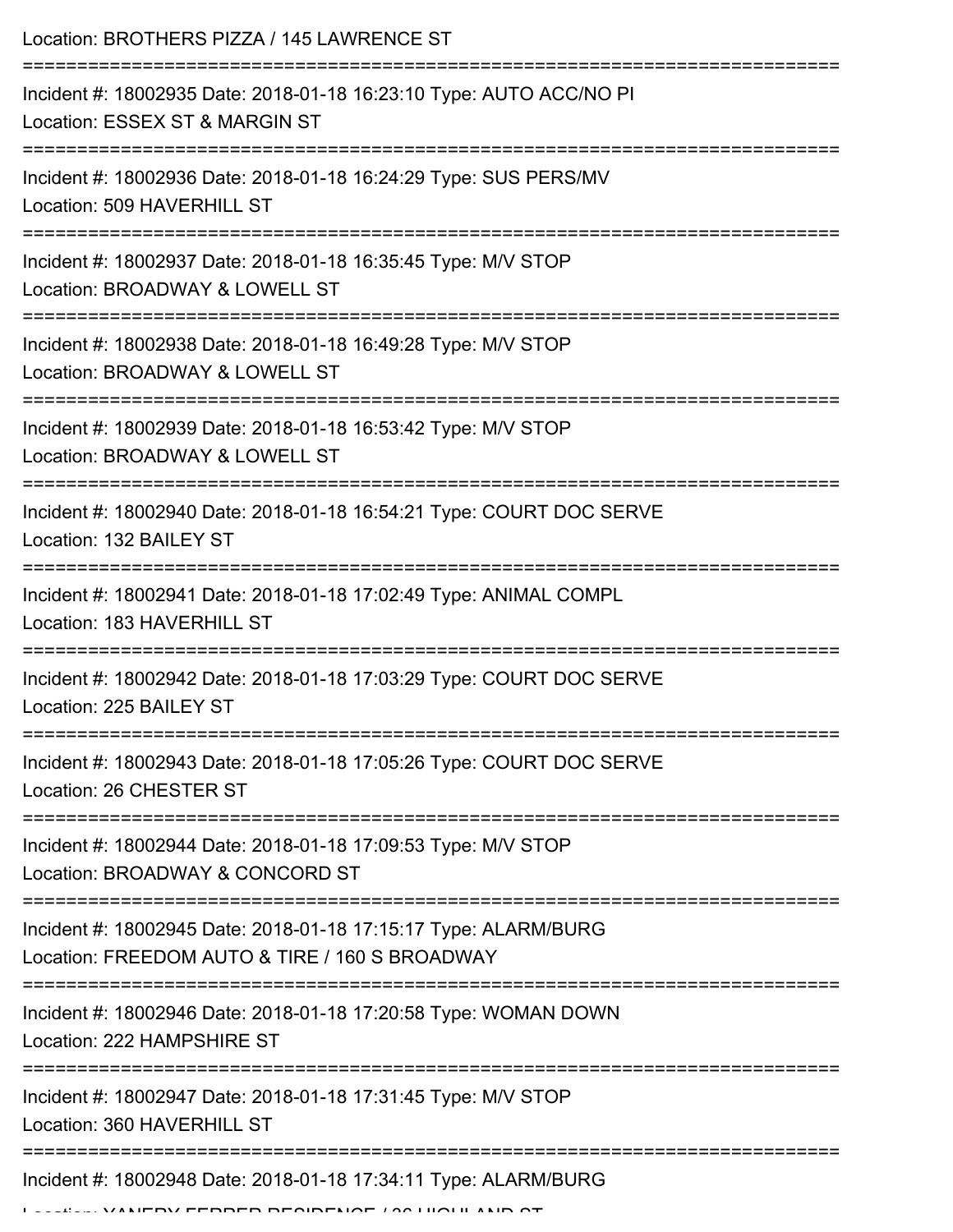| Incident #: 18002949 Date: 2018-01-18 17:35:16 Type: IDENTITY THEFT<br>Location: 101 SHAWSHEEN RD                                       |
|-----------------------------------------------------------------------------------------------------------------------------------------|
| Incident #: 18002950 Date: 2018-01-18 17:38:02 Type: M/V STOP<br>Location: BROADWAY & COMMON ST                                         |
| Incident #: 18002951 Date: 2018-01-18 17:52:05 Type: M/V STOP<br>Location: ESSEX ST & JACKSON ST                                        |
| Incident #: 18002952 Date: 2018-01-18 17:53:30 Type: KEEP PEACE<br>Location: 154 SARATOGA ST FL 1                                       |
| Incident #: 18002953 Date: 2018-01-18 17:55:58 Type: HIT & RUN M/V<br>Location: 355 PARK ST                                             |
| Incident #: 18002954 Date: 2018-01-18 17:58:13 Type: MISSING PERS<br>Location: 11 DAISY ST FL 3                                         |
| Incident #: 18002955 Date: 2018-01-18 17:59:48 Type: M/V STOP<br>Location: 59 SPRINGFIELD ST                                            |
| Incident #: 18002956 Date: 2018-01-18 18:00:05 Type: WARRANT SERVE<br>Location: 90 LOWELL ST                                            |
| Incident #: 18002957 Date: 2018-01-18 18:01:39 Type: M/V STOP<br>Location: BENNINGTON ST & MYRTLE ST                                    |
| Incident #: 18002958 Date: 2018-01-18 18:02:53 Type: M/V STOP<br>Location: AMESBURY ST & HAVERHILL ST                                   |
| Incident #: 18002959 Date: 2018-01-18 18:05:35 Type: COURT DOC SERVE<br>Location: 112 WATER ST                                          |
| Incident #: 18002960 Date: 2018-01-18 18:06:18 Type: M/V STOP<br>Location: CARVER ST & SHATTUCK ST                                      |
| Incident #: 18002962 Date: 2018-01-18 18:08:28 Type: INVESTIGATION<br>Location: VALLEY'S TOWING / 150 MERRIMACK ST                      |
| ------------------------------------<br>Incident #: 18002961 Date: 2018-01-18 18:09:30 Type: KEEP PEACE<br>Location: 45 BOXFORD ST FL 1 |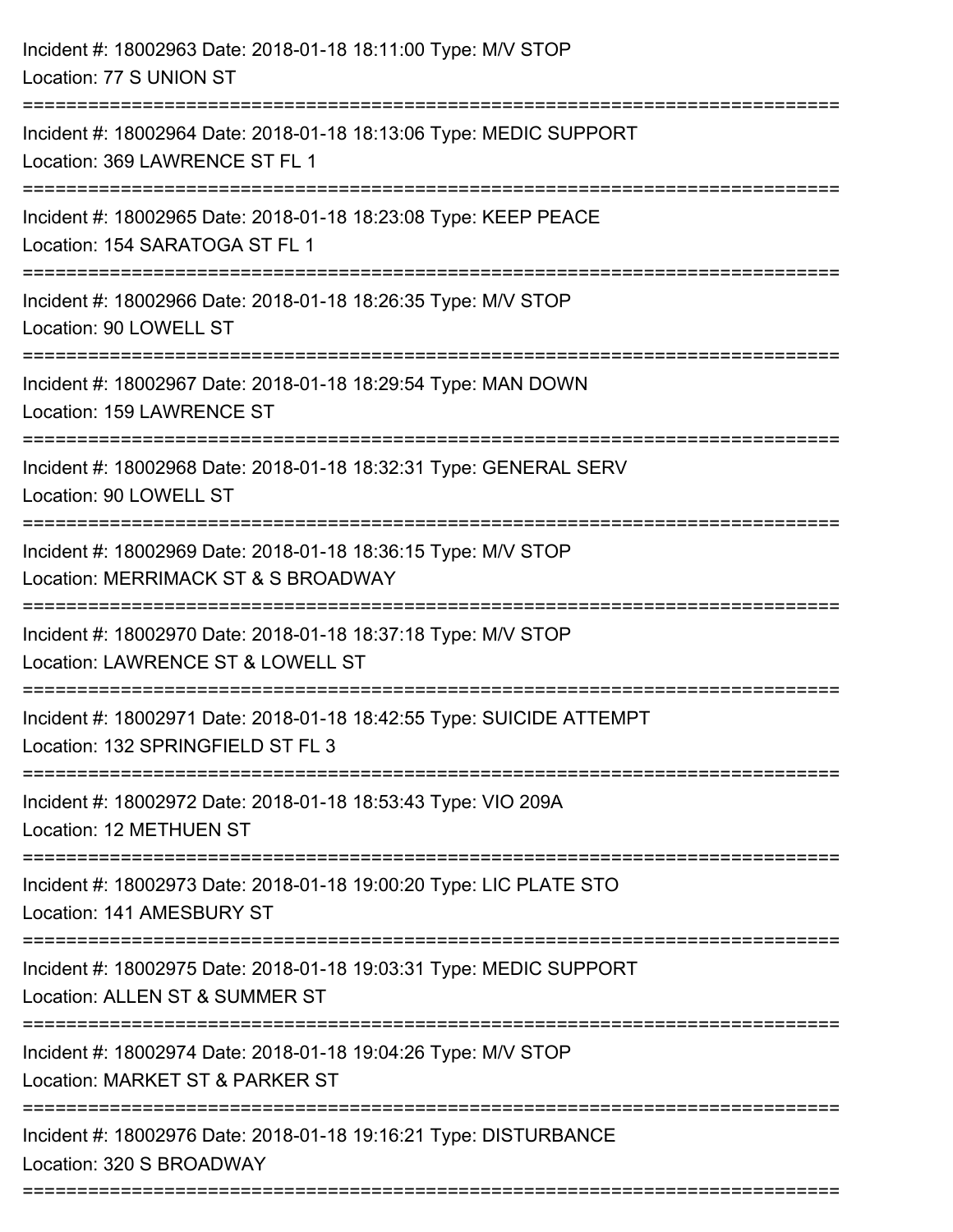| Location: CVS / 266 BROADWAY                                                                                                               |
|--------------------------------------------------------------------------------------------------------------------------------------------|
| Incident #: 18002978 Date: 2018-01-18 19:25:06 Type: NOTIFICATION<br>Location: 153 BEACON AV #1                                            |
| Incident #: 18002979 Date: 2018-01-18 19:28:02 Type: MAN DOWN<br>Location: GULF GAS STATION / 233 WINTHROP AV<br>:======================== |
| Incident #: 18002980 Date: 2018-01-18 19:28:59 Type: ANIMAL COMPL<br>Location: 218 WATER ST                                                |
| Incident #: 18002981 Date: 2018-01-18 19:37:24 Type: M/V STOP<br>Location: BROADWAY & COMMON ST                                            |
| Incident #: 18002982 Date: 2018-01-18 19:45:38 Type: M/V STOP<br>Location: MARSTON ST & STORROW ST                                         |
| Incident #: 18002983 Date: 2018-01-18 20:00:36 Type: SHOTS FIRED<br>Location: AMES ST & YALE ST                                            |
| Incident #: 18002984 Date: 2018-01-18 20:04:01 Type: ALARM/BURG<br>Location: GOOD SHEPHERD / 412 HAMPSHIRE ST                              |
| Incident #: 18002985 Date: 2018-01-18 20:05:07 Type: MEDIC SUPPORT<br>Location: 79 OXFORD ST FL 3                                          |
| Incident #: 18002986 Date: 2018-01-18 20:08:13 Type: DISTURBANCE<br>Location: 55 OAK ST                                                    |
| Incident #: 18002987 Date: 2018-01-18 20:35:03 Type: MEDIC SUPPORT<br>Location: 28 SUMMER ST #3                                            |
| Incident #: 18002988 Date: 2018-01-18 21:01:48 Type: MEDIC SUPPORT<br>Location: 362 ANDOVER ST FL 1                                        |
| Incident #: 18002989 Date: 2018-01-18 21:08:22 Type: LARCENY/PAST<br>Location: 197 WEST ST                                                 |
| Incident #: 18002990 Date: 2018-01-18 21:08:28 Type: ALARM/MV<br>Location: 9 FARLEY ST                                                     |
|                                                                                                                                            |

Incident #: 18002991 Date: 2018-01-18 21:09:40 Type: AUTO ACC/PI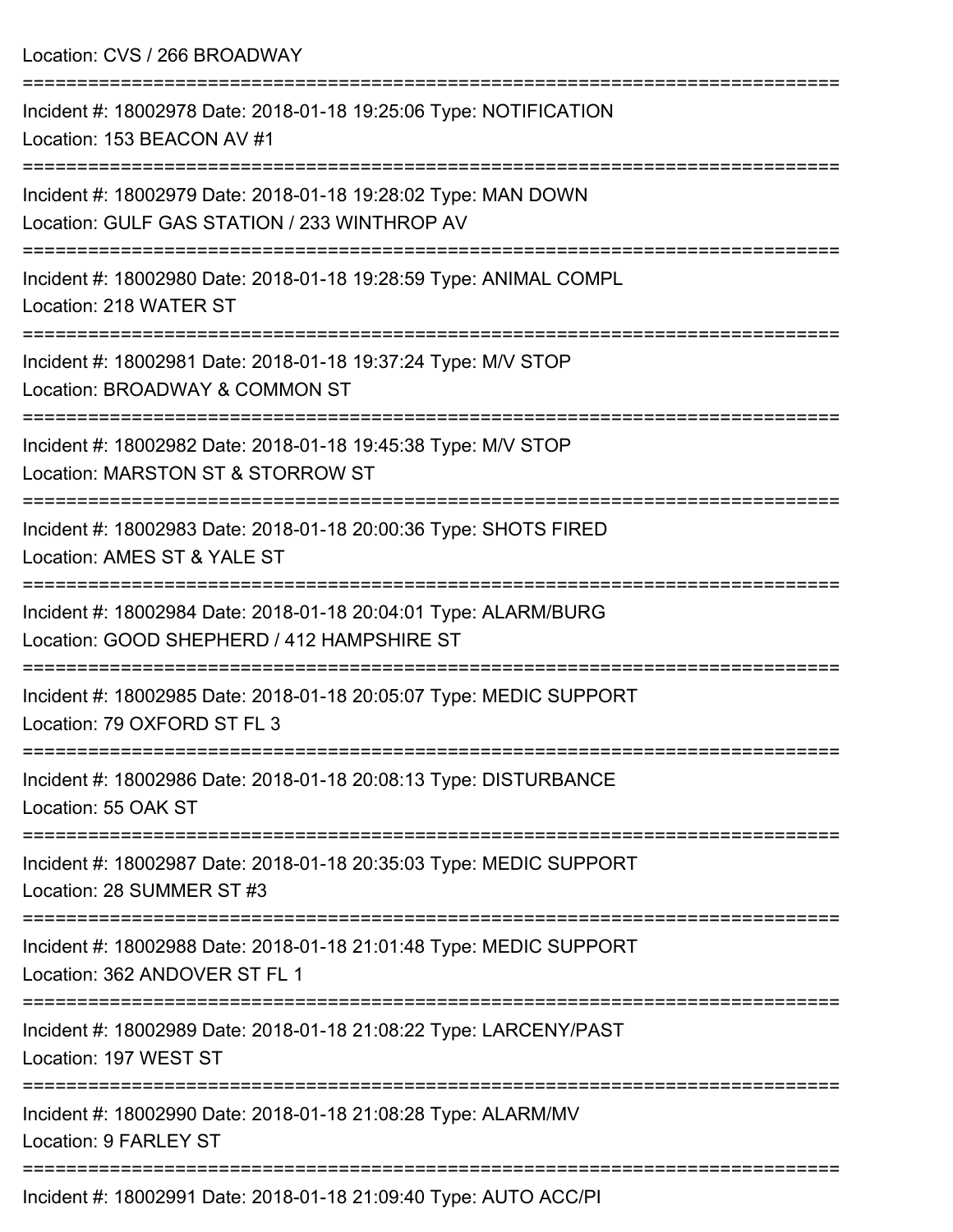| Location: ESSEX ST & WINTER ST                                                                            |
|-----------------------------------------------------------------------------------------------------------|
| Incident #: 18002992 Date: 2018-01-18 21:11:01 Type: GENERAL SERV<br>Location: 20 BIRCH ST                |
| Incident #: 18002993 Date: 2018-01-18 21:13:04 Type: VIO CITY ORD<br>Location: 12 PARK ST                 |
| Incident #: 18002994 Date: 2018-01-18 21:32:58 Type: AUTO ACC/PI<br>Location: LOWELL ST & MILTON ST       |
| Incident #: 18002995 Date: 2018-01-18 21:40:40 Type: ROBBERY PAST<br>Location: 7 / BROADWAY & CROSS ST    |
| Incident #: 18002996 Date: 2018-01-18 21:42:14 Type: GENERAL SERV<br>Location: 176 WALNUT ST              |
| Incident #: 18002997 Date: 2018-01-18 22:00:34 Type: MV/BLOCKING<br>Location: 2 RHINE ST                  |
| Incident #: 18002998 Date: 2018-01-18 22:09:50 Type: TOW OF M/V<br>Location: 58 W DALTON ST               |
| Incident #: 18002999 Date: 2018-01-18 22:23:21 Type: MAN DOWN<br>Location: MERRIMACK ST & S BROADWAY      |
| Incident #: 18003000 Date: 2018-01-18 22:24:37 Type: MAN DOWN<br>Location: TD BANKNORTH MA / 450 ESSEX ST |
| Incident #: 18003001 Date: 2018-01-18 22:33:08 Type: ALARM/BURG<br>Location: 70 STATE ST                  |
| Incident #: 18003002 Date: 2018-01-18 22:38:39 Type: UNWANTEDGUEST<br>Location: 82 ARLINGTON ST FL 3      |
| Incident #: 18003003 Date: 2018-01-18 22:54:46 Type: LOUD NOISE<br>Location: 15-17 MERRIMACK VIEW CT FL 2 |
| Incident #: 18003004 Date: 2018-01-18 23:07:22 Type: CK WELL BEING<br>Location: 83 SUNRAY ST              |
| Incident #: 18003005 Date: 2018-01-18 23:10:47 Type: EXTRA SURVEIL                                        |

Location: PRIMO'S LIQUORS / 450 HAVERHILL ST